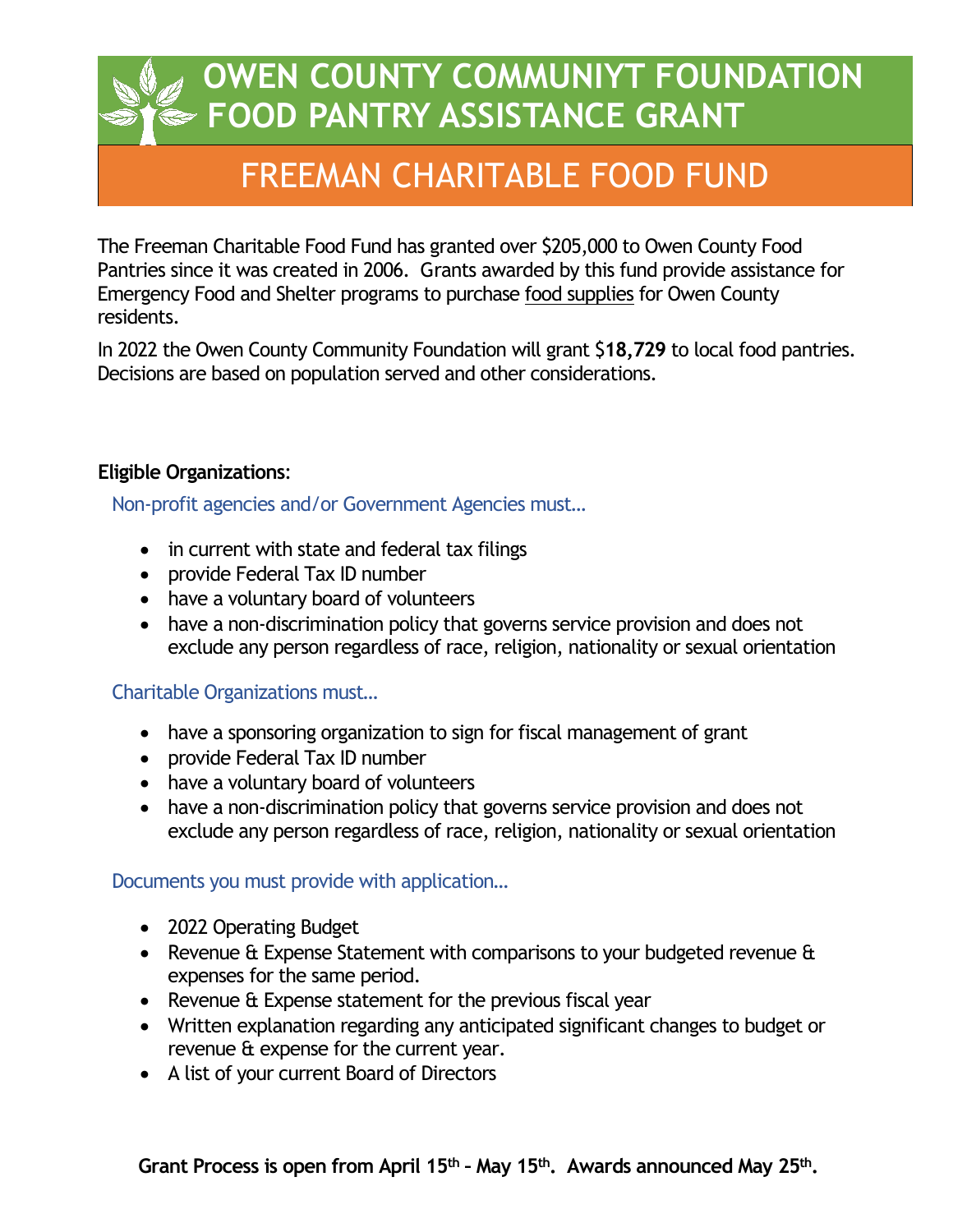### 2022 FREEMAN CHARITABLE FOOD FUND GRANT

|                                                                                       |  |  |  |  |  | Phone: ______________ |  |  |
|---------------------------------------------------------------------------------------|--|--|--|--|--|-----------------------|--|--|
|                                                                                       |  |  |  |  |  |                       |  |  |
|                                                                                       |  |  |  |  |  |                       |  |  |
| Type of Organization (please check):                                                  |  |  |  |  |  |                       |  |  |
| $\Box$ 501(c)(3) $\Box$ School $\Box$ Church $\Box$ Governmental Entity $\Box$ Other: |  |  |  |  |  |                       |  |  |
| How many people did you serve last year? ______________                               |  |  |  |  |  |                       |  |  |
| How many people do you expect to serve this year?                                     |  |  |  |  |  |                       |  |  |
| How many households does this represent? _________________                            |  |  |  |  |  |                       |  |  |
|                                                                                       |  |  |  |  |  |                       |  |  |
|                                                                                       |  |  |  |  |  |                       |  |  |
|                                                                                       |  |  |  |  |  |                       |  |  |
|                                                                                       |  |  |  |  |  |                       |  |  |

As an authorized representative of this organization, I have reviewed the grant application and certify that the information is accurate and that I am an eligible organization, as defined on the cover page. We understand that if the OCCF approves a grant, funds can be used for food supplies only. The Grant Agreement attached must be signed and returned before funds are released. When the money has been spent, if required, a grant report and receipts will be submitted.

AGREEMENT: By signing this electronic signature acknowledgment form, I agree that my electronic signature is the legally binding equivalent to my handwritten signature. Whenever I execute an electronic signature, it has the same validity and meaning as my handwritten signature. I will not, at any time in the future, repudiate the meaning of my electronic signature or claim that my electronic signature is not legally binding.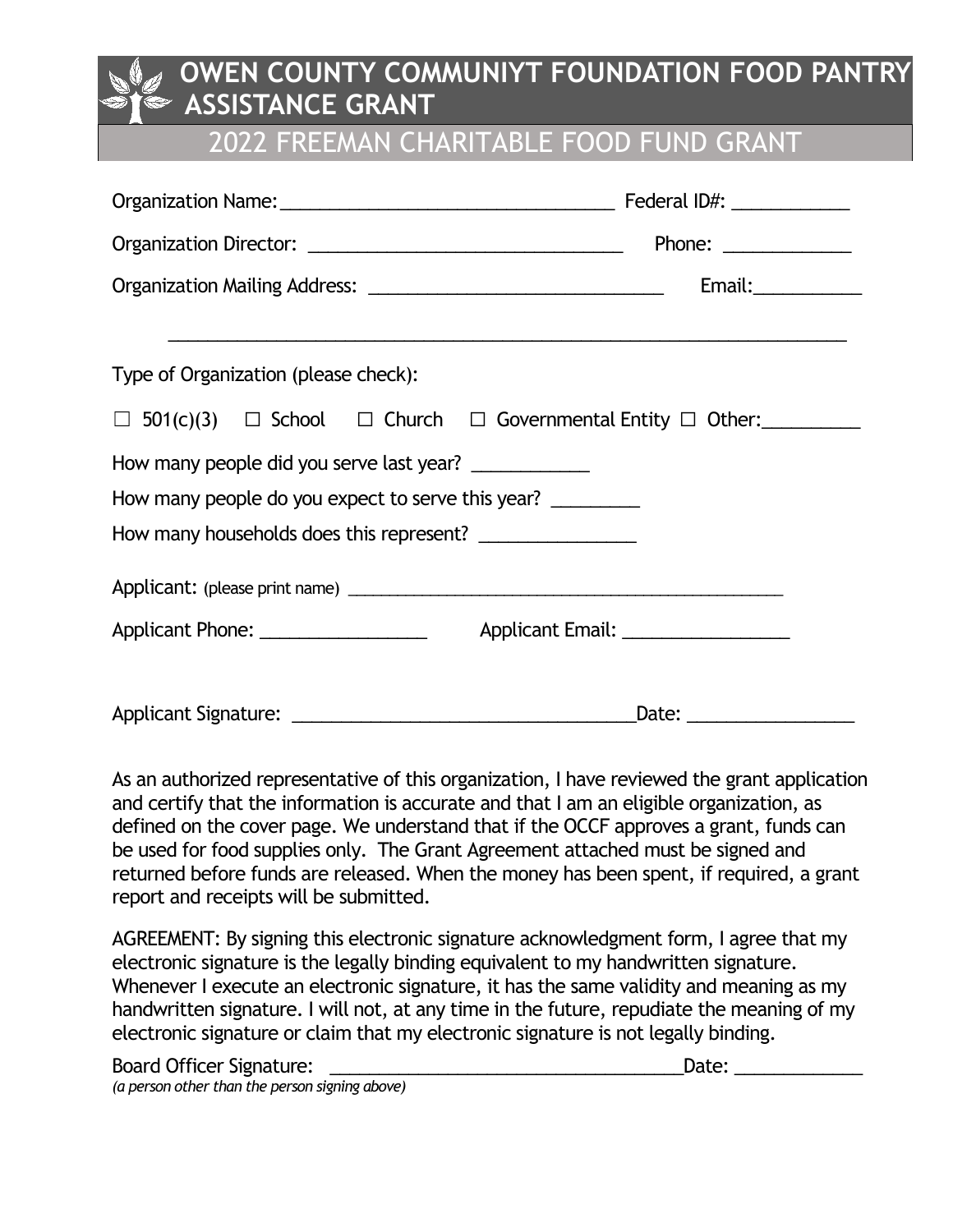## 2022 FREEMAN CHARITABLE FOOD FUND GRANT

Please specify the amount of your request:

Brief summary of your request:

Has your agency received funds from other organizations for this year for food or equipment? Please provide the amounts and the name of the organization. Indicate if you were found to be in non-compliance with other organizations.

If your agency plans to apply for funds from another organization this year for food or equipment, please provide the amount and name of the organization.

Please list the other Owen County agencies or programs that might benefit directly or indirectly from funds distributed to your agency.

Please describe any changes your agency has experienced over the past year that might increase your need for funding.

To have a complete understanding of your agency's impact on our community please provide a meaningful story, quote or set of statistics that round out the picture of how your agency helps the community. It will also be helpful in making appropriate allocation decisions. *This information may be used in press releases to increase awareness of the Owen County Community Foundation's Freeman Charitable Food Fund.*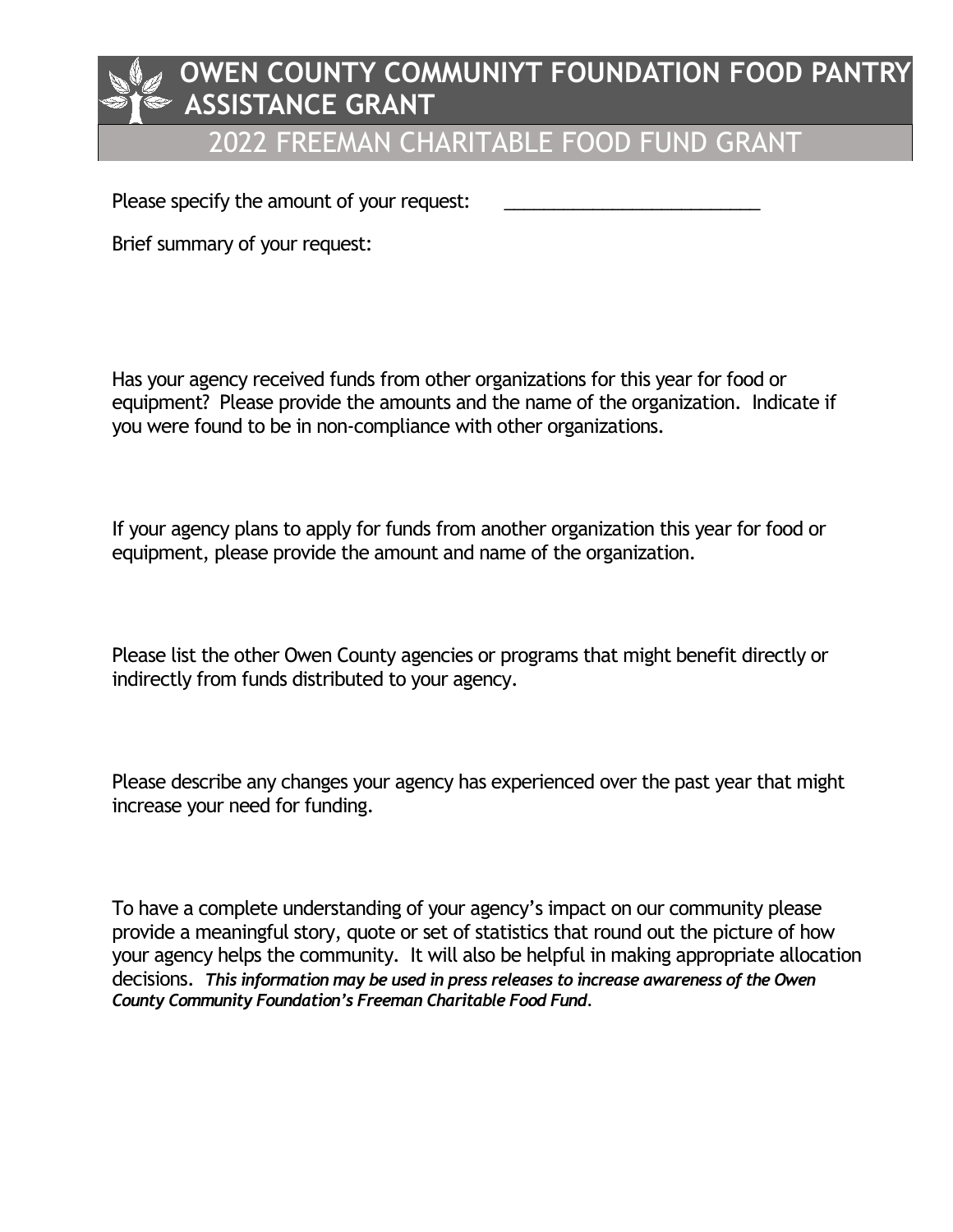## 2022 FREEMAN CHARITABLE FOOD FUND GRANT

#### Please attach the following documents …

- o Non-profit status
- o 2022 Operating Budget
- $\circ$  Revenue & Expense Statement with comparisons to your budgeted revenue & expenses for the same period.
- o Revenue & Expense statement for the previous fiscal year
- o Written explanation regarding any anticipated significant changes to budget or revenue & expense for the current year.
- o A list of your current Board of Directors

Thank you for your application. Please return this application and appropriate supplemental information to:

The Owen County Community Foundation, Inc. PO Box 503 Spencer, IN 47460

For questions, please contact Maria O'Connor, 812-8291725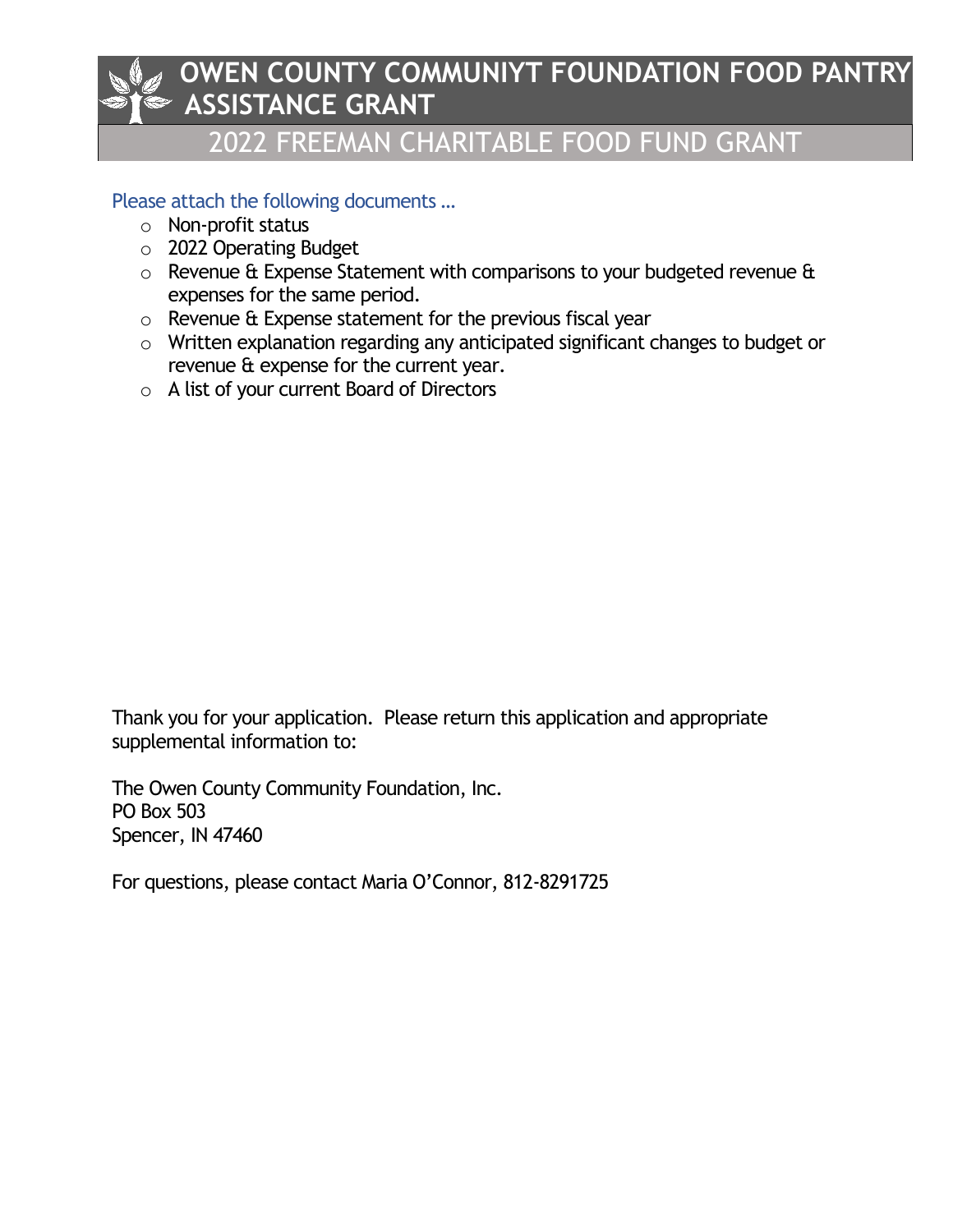## 2022 FREEMAN CHARITABLE FOOD FUND GRANT

This grant agreement is between the grantee organization and the Owen County Community Foundation, Inc. It is understood that funds will be used only for the purpose(s) as outlined in this grant request. **If an exception is needed, the request must be made in writing and approved in advance by Owen County Community Foundation.**

*If required, the grantee organization agrees to submit a final report on the grant within 30 days of use of all grant funds or no later than 13-months from date the grant is accepted.*

Payments will be made at the time the grant application is approved to the grantee or to the supporting organization.

These grants are generously provided by donors to Owen County Community Foundation grant funds. When you receive your check, you will be notified of the funding source. We respectfully ask you to acknowledge the funding source and the Owen County Community Foundation with a thank you acknowledgement.

**Unused funds (more than \$25) should be returned as soon as possible.** Please make your check out to the Owen County Community Foundation and put an explanation in the memo.

Agreed by Owen County Community Foundation: Date:

*Janet Rummel, President & CEO*

**Agreed by Grantee/Supporting Organization:** Date:

*Signature of Grantee Organization*